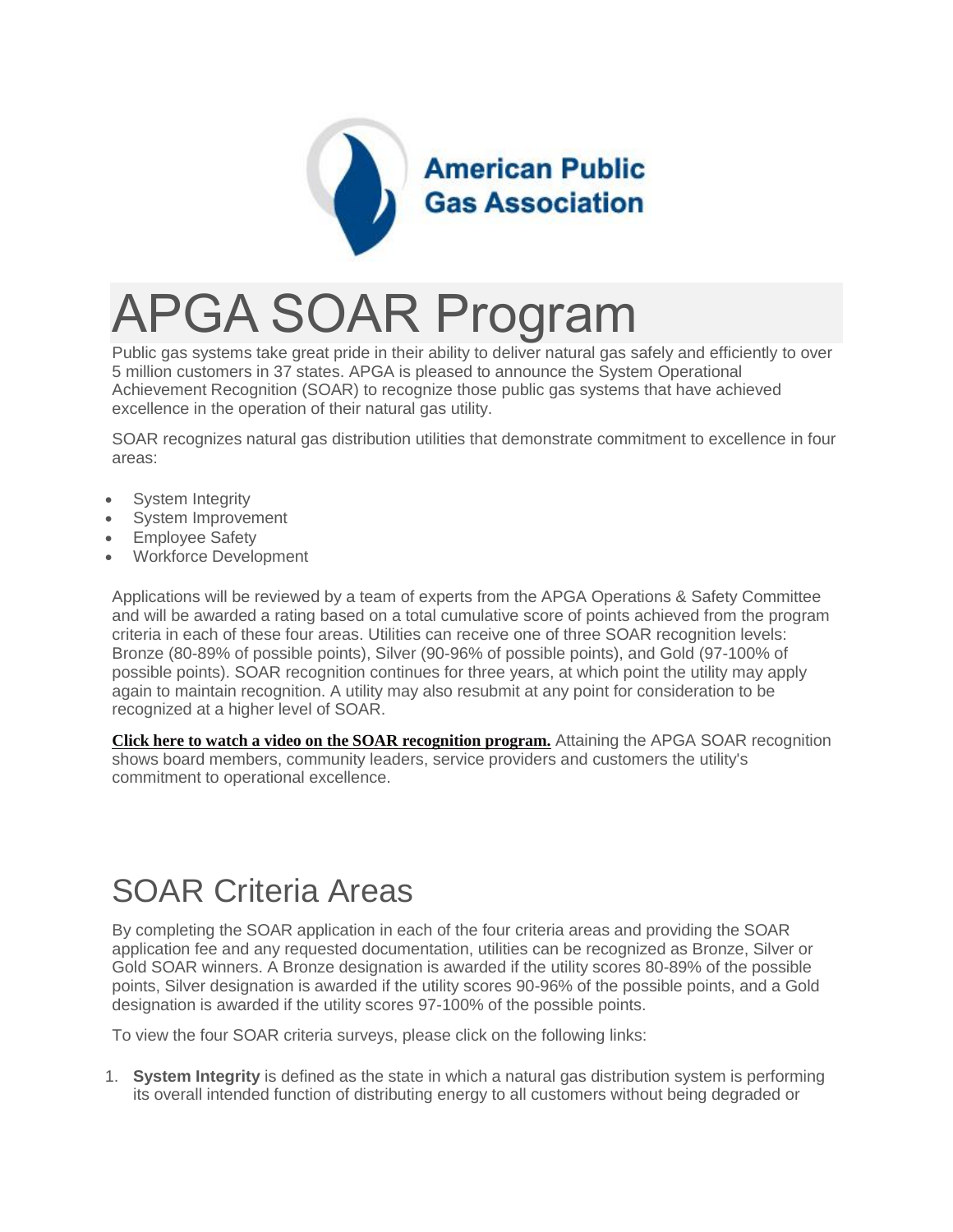impaired by its internal or external environment safely and effectively. Systems that exhibit excellence in system management have adopted policies and procedures for records management, emergency preparedness, regulatory compliance and system management. [View](https://higherlogicdownload.s3.amazonaws.com/APGA/1151c1f6-49e1-4598-badd-127e33da42cd/UploadedImages/SOAR/2014%20SOAR%20System%20Integrity%20Survey_44111717.pdf)  [the System Integrity Survey \(PDF\).](https://higherlogicdownload.s3.amazonaws.com/APGA/1151c1f6-49e1-4598-badd-127e33da42cd/UploadedImages/SOAR/2014%20SOAR%20System%20Integrity%20Survey_44111717.pdf)

- 2. **System Improvement** Natural gas distribution systems keep themselves well maintained through both new technology integration and a commitment to system improvement programs. Distribution technology has changed significantly over the past 25 years with rapid advances in SCADA/telemetry, Geographic Information System (GIS) / digital mapping, and Automatic Meter Reading (AMR) / Advanced Metering Infrastructure (AMI) as well as new market opportunities like natural gas vehicles. Systems that exhibit excellence in system improvement involve supporting research and development of new technologies for operations and gas end-use, infrastructure modernization through capital improvement programs and targeted replacement of obsolete portions of the distribution system. [View the System Improvement Survey \(PDF\).](https://higherlogicdownload.s3.amazonaws.com/APGA/1151c1f6-49e1-4598-badd-127e33da42cd/UploadedImages/SOAR/2014%20SOAR%20System%20Improvement%20Survey_44110443.pdf)
- 3. **Employee Safety** Employee injury prevention and employee safety education are core components of a safety program that is utility-wide and evident in all aspects of utility operations, including work performed by contractors. Systems that exhibit excellence in employee safety include adopting a safety program that includes policies and procedures for education involvement and accountability for all employees, as well as tracking safety performance. [View the](https://higherlogicdownload.s3.amazonaws.com/APGA/1151c1f6-49e1-4598-badd-127e33da42cd/UploadedImages/SOAR/2014%20SOAR%20Worker%20Safety%20Survey_44112618.pdf)  [Employee Safety Survey \(PDF\).](https://higherlogicdownload.s3.amazonaws.com/APGA/1151c1f6-49e1-4598-badd-127e33da42cd/UploadedImages/SOAR/2014%20SOAR%20Worker%20Safety%20Survey_44112618.pdf)
- 4. **Workforce Development** Creative recruitment, training, education and development practices provides a return on investment through increased employee loyalty, motivation, safety and productivity. Systems that exhibit excellence in workforce development emphasize continuing education, certification and training; encourage participation in outside organizations such as state, regional and national trade and professional associations; and have a well thought out succession planning and recruitment program. [View the Workforce Development Survey \(PDF\).](https://higherlogicdownload.s3.amazonaws.com/APGA/1151c1f6-49e1-4598-badd-127e33da42cd/UploadedImages/SOAR/2014%20SOAR%20Workforce%20Dvelopment%20Survey_44113241.pdf)

When the SOAR survey asks if the utility has written policies and/or procedures on a specific subject (e.g. driver/vehicle safety) answer "yes" if there is a written document on that subject that apply to the workers of the gas utility. It doesn't matter if the written policies or procedures apply to more than just the gas utility. It is acceptable if the procedures cover other operations of the utility such as electric, water, sewer, etc as long as it also applies to the gas utility and addresses the subject. It is also acceptable if the written policy or procedure applies to a larger entity such as the town, city, county, municipality, etc. that operates the gas utility. It can also be part of a larger document, such as driving safety covered as one of many topics in a safety manual. If it is in writing, addresses the subject and applies to the gas utility then it satisfies the SOAR criteria.

If, however, the larger entity or another utility operated in conjunction with the gas utility has a written policy but that policy does not apply to the gas utility this does NOT satisfy the SOAR criteria. For example, if the city had a driver safety policy but that policy was not applied to the gas utility drivers then it would not satisfy the SOAR criteria.

APGA recognizes that there may be activities that demonstrate a utility's commitment to each of the 4 areas that may not be adequately described in answering the questions in the surveys. The last question in each survey is an open-ended question where you can describe any activities that support the four areas.

## SOAR Winners

SOAR applicants are awarded a rating based on a total cumulative score of points achieved from the program criteria in System Integrity, System Improvement, Employee Safety, and Workforce Development areas. A Bronze designation is awarded if the utility scores 80-89% of the possible points, Silver designation is awarded if the utility scores 90-96% of the possible points, and a Gold